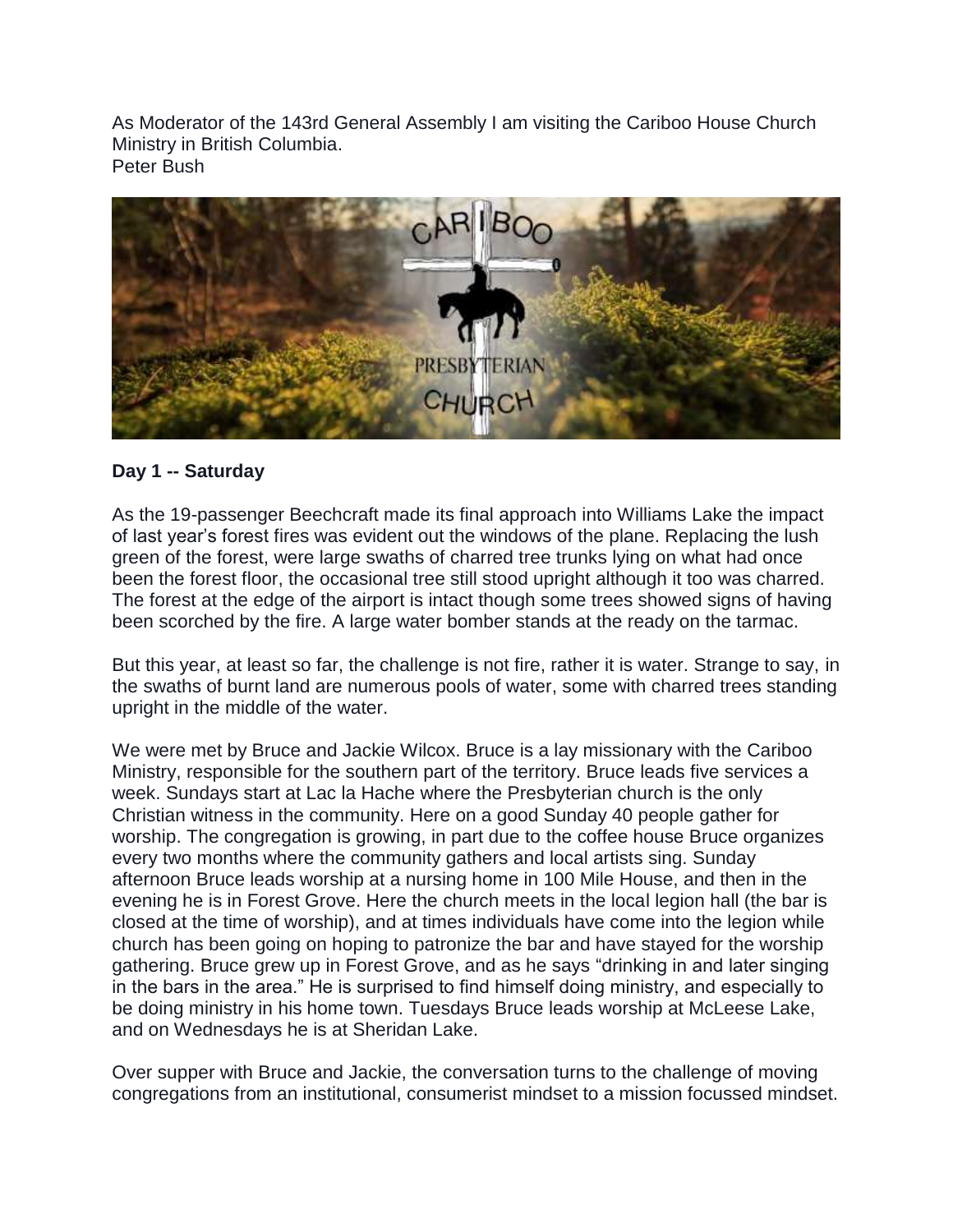Bruce comments that one of the most difficult things in his ministry is helping the house churches understand that if they get too big they will divide into two. That such planned division is for the good of the kingdom of God.

# **Day 2 - Sunday - in the Cariboo Ministry**

Jenny and Jack Alexander pick us up and take us to the Williams Lake House Church, where Jenny is the lay pastor. This week the church is meeting at the Seniors Village in Williams Lake (a seniors complex including nursing home care, assisted living, and independent living). Twice a month the church meets in "the media room" in the Village, the other Sundays worship is in people's homes.

Jenny, a piano, voice, and speech teacher/coach, has brought her keyboard. Out come the Cariboo Ministry songbooks and the congregation sings hymns and songs suggested by the congregation. Jenny preaches on the line from Philippians 2 – "I want to know the power of Christ's resurrection." Which ends with a call to live life now knowing that the tomb is empty. The congregation suggests prayer requests, which Jenny skillfully weaves into the pastoral prayer/prayers of the people.

Following the service we chat with the people who have gathered. They include Phil, a long time rancher now retired, and Gerry, the first woman to be licenced as a hunting guide in the Cariboo/Chilcotin region. These and the others in the congregation are people who have lived close to the land, and there is both an awe and an untamedness to the way they talk. Gerry makes the simple statement, "The land is simple beauty."

After lunch we drive to Quesnel, stopping to overlook the Fraser River just before it enters the Fraser Canyon. In Quesnel, Shannon Wyminga picks us up and we drive to Nazko where the Wymingas have lived for the last 18 years. About 5 kilometers out of Quesnel Shannon announces "Your cellphones no longer have reception." We see where the 2006 fire took place, and Shannon comments that there was an even bigger fire in 2010 and then the monster fire last year. We drive by where the fire camp was evacuated at the height of last year's fire.

We also cross a bridge that has been damaged and re-enforced by this year's flooding. Water levels have dropped in Nazko – but are expected to rise over the next week. Shannon shows us sandbagging operations and where sandbag dykes are going up.

After supper, the church gathers in the Wymingas living room. A more careful look at the living room reveals that there is a low pulpit behind which Jon sits on a bench to speak and play his guitar. Shannon has brought out the big drum and Debbie is invited along with others to play as the congregation sings. Again, the Cariboo Ministry songbooks appear, but this time supplemented by another song book which a number of Christian Indigenous songs, a number of which we sing. Jon preaches from Isaiah 43 – vs. 2 has become significant to the Nazko people in recent weeks – "When you pass through the waters I will be with you; and through the rivers, they will not overwhelm you; when you walk through fire you shall not be burned, and the flame shall not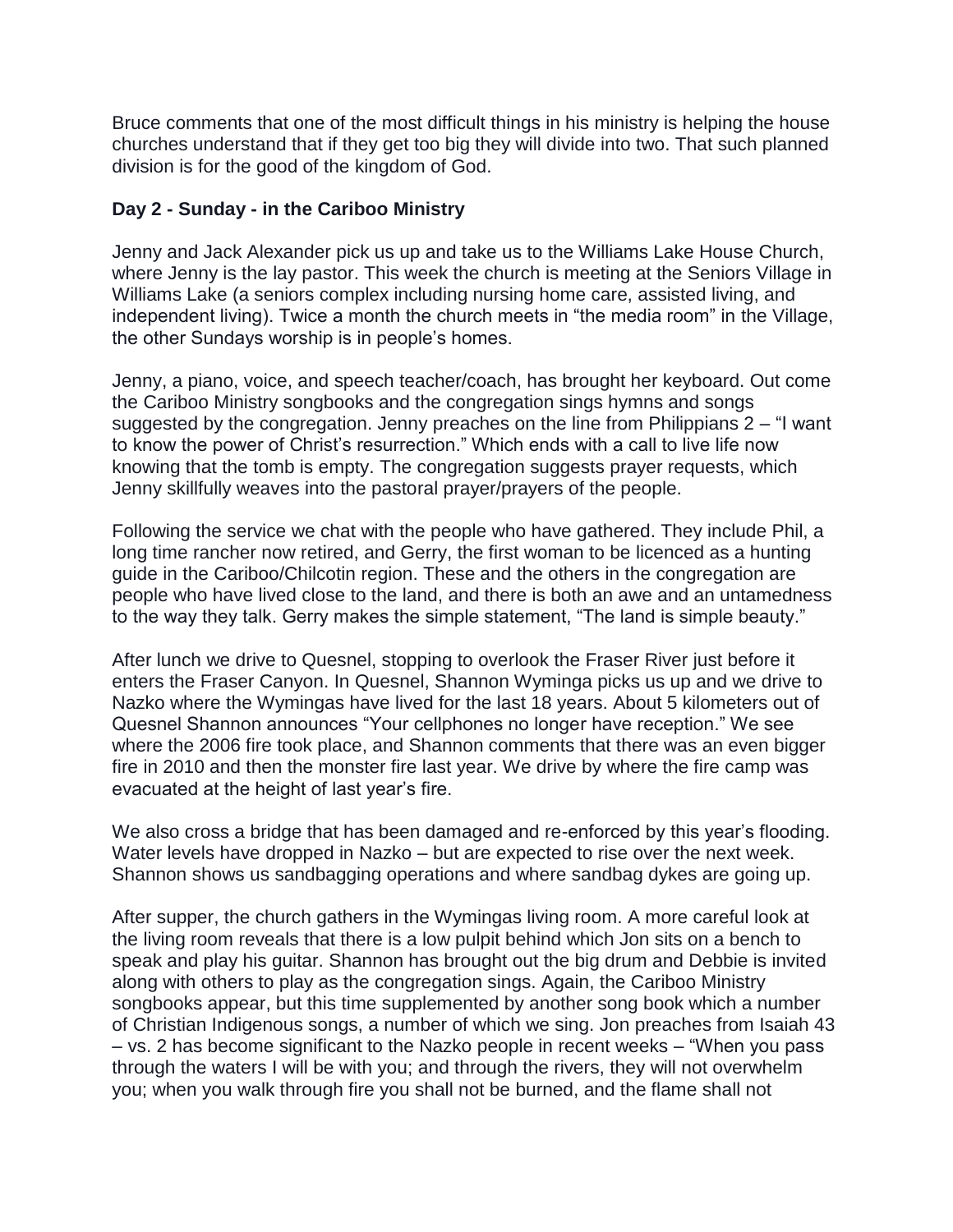consume you."

The prayer before communion is a communal prayer of thanks as the prayer stick is passed. The words from I Corinthians 11 are read; the elements are shared. And the service concludes a communal prayer of request as again the prayer stick is passed.

### **Day 3 in the Cariboo – Monday**

The water levels have dropped on the Nazko River and anxiety has also been reduced by the amazing work two crews of firefighters (about 18 men and women in their late teens and early 20s) have done in sandbagging and building dykes. We met the crew filling sandbags in a cutting just off the main road, and then followed them as they took sandbags to a wall they were building around an elder's house.

Shannon points out the water treatment plant on the reserve where the well heads have been carefully sandbagged, and tells the story of many years of no drinkable water on the reserve. The Nazko area is on the edge of a volcano and arsenic naturally occurs in much of the water – that includes the two wells that supply the Nazko reserve. When the water treatment plant was built it lacked essential parts needed to remove the arsenic, and so was essentially useless as drinking water was still brought into the reserve. Finally, when the Nazko situation drew media attention things changed and the parts arrived. The water is tested daily and certified as drinkable. However, it took a long time for the people of the reserve to trust the water supply.

Our tour of the reserve included the new medical center with its circular gathering space where elders have a meal once a week, and moms and babies have a meal once a week. We visited the school/community center each with their own space and a shared gym and kitchen between. Shannon has an office in the community center. We visited the reserve owned store and saw the sandbagging that has been done to protect the store and surrounding cabins.

After lunch we headed out to Trout Lake and the Blackwater River. In places the water comes right up to the road, although not across it. Jon pointed out a side road covered in water and on the far side of the river a canoe ready for use to cross the overflowing river. We passed through a large area where fire burned in 2010. Pine are starting to come up among the charred logs to replace the forest that once was.

After a quick stop to check in on a family where sandbagging has been done, we dropped in on another family and as the river rushes by we stood by the sandbagged barrier and they described what the water has been doing in the last week and what normal conditions are like. The comment is, "We are going to get a little wet, that's okay. I just hope the river doesn't change course so the force of the water's flow washes our house away."

Our final stop of the day was with a family that has run a hunting guide operation for over 40 years. They are licenced to use 2 million hectares of the land for their guiding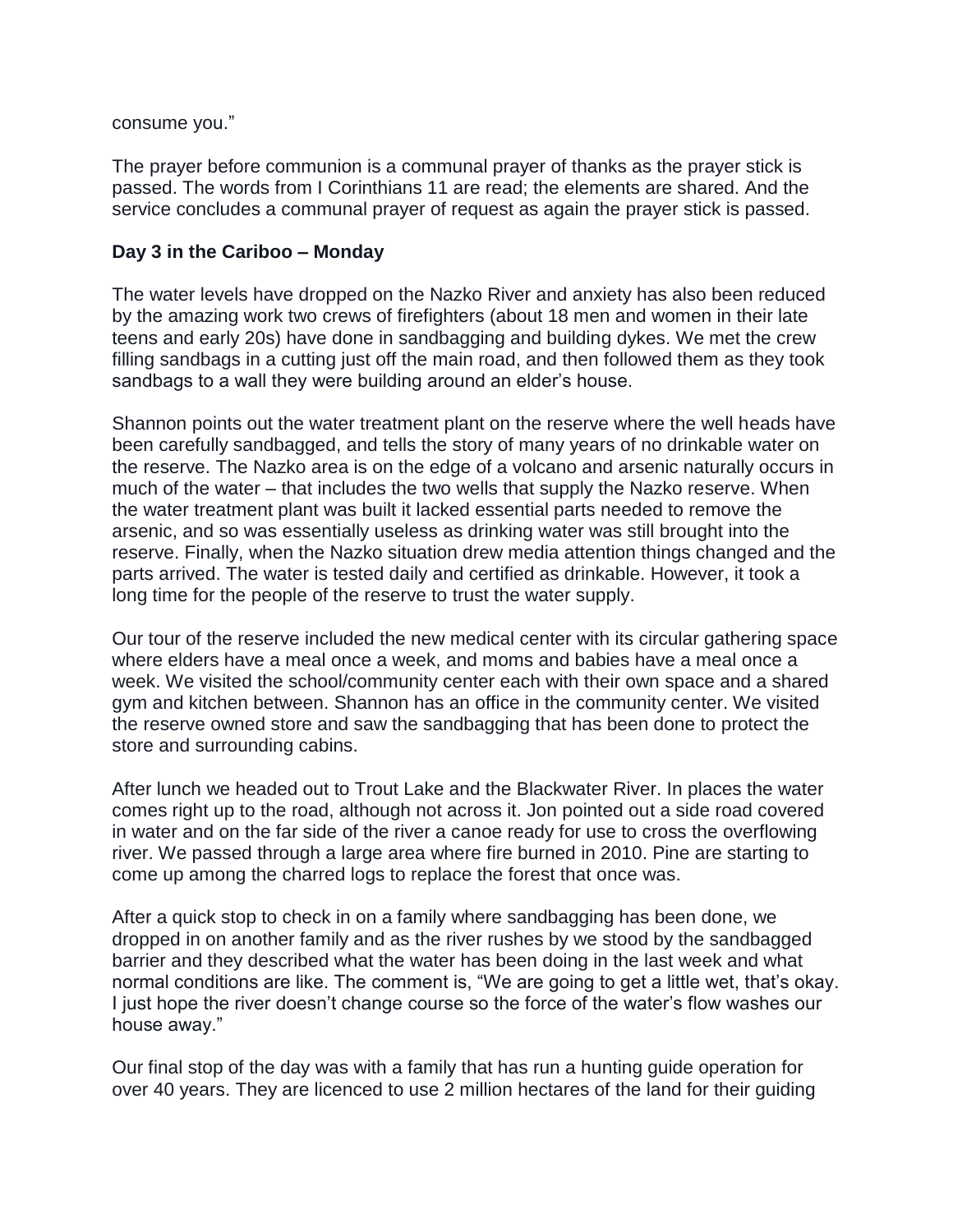hunters, 900,000 hectares of that territory together with their house burned in last year's fire. Their business has been cut in half, raising questions about the viability of the operation. Through the generosity of Presbyterians, PWS&D was able to help the family in a small way. As they said more than once, "The funds came at just the right time when the money was needed. Please thank the church for their help."

The flooding is linked to the fire. The fire removed the trees which would have absorbed a significant amount of moisture out of the melting snow, the trees held the soil in place which also would have held moisture. With no tree or soil cover the snow melted fast creating increased water flows, flooding. This problem will remain for many years, until there is a new forest.

# **Day 4 (Tuesday)**

I learned there are four ways a forest can look after a fire has been through.

1. Charred trees standing upright, all the green from trees and forest floor has been burned away.

2. Most if not all the trees down, charred logs lying on the scorched ground.

3. Third, trees (usually aspen and popular) with trunks 15 to 20 cm (6 to 8 in) in diameter and 10 meters (30-40 feet) tall bent over completely with the tree tops touching the ground. A few of them snapped off, but most bent over. On Aug. 12 a fire storm went through the Nazko area. The heat, which is the front edge of the fire-storm, so heated the sap in the trees that the wood became pliable, then the 300 km/hr winds (180 miles/hr) bent the trees over, and when the wind was done the trees were permanently bent. Shannon told us the fire fighting leadership, people who have been fighting fires for 30 years, had never seen anything like this before.

4. The trees are gone, the trunks and everything but the roots vapourized. It is hard to imagine how hot a fire needs to be to completely burn a tree, hundreds of trees, so that nothing on a hillside remains.

Each of these impacts can be seen for kilometer after kilometer.

Some of the area we drove through had been burned 8 years ago, young pine trees which are the first trees to grow after a fire had grown to be 4 or 5 feet tall, and now they were burnt. This for Debbie was so discouraging.

The land is hurting, and as people talk about the fire and the impact, they express the hurt the land is feeling.

We visited a resort on the edge of a small lake that was saved from the firestorm. This was once a beautiful spot and while the cabins remain they remain in the midst of burnt forest. The owners and fire crews worked hard setting up sprinklers on the buildings and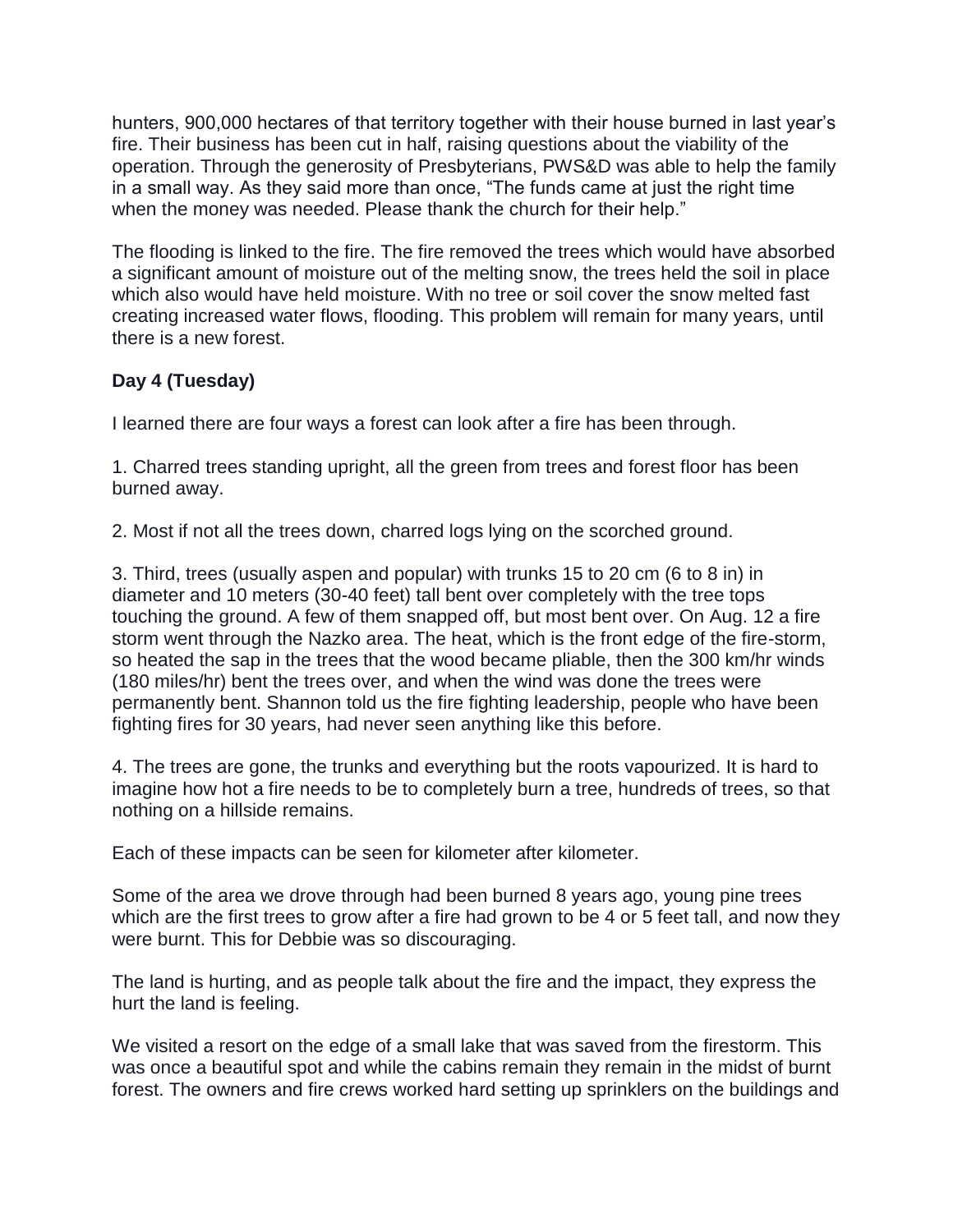fence lines. The wind of the fire storm also picked up the water in the lake, dock, boats, and all and drenched the resort. These combined to protect the resort when the fire storm went through. The fire burned to the fence line, sometimes taking the fence, but the cabins remain. A significant clean up operation will be needed for this family business to get back on its feet. A contribution from PWS&D is helping them do exactly that.

Further along the road we came to a party building a house. The couple lost their home in the fire, and have moved to a new location, a beautiful pasture above the river. There were already two cabins from the 1880's on the property and they have been fixed up as the house is being built by friends in the community. As our hostess says, "When you are hear, everywhere you look is green, it is the only place where everything is green." And she is correct. The comment highlights just how discouraging the vast swaths of burned trees are. The burnt forest is a constant reminder of what was and what is gone. Here too a contribution from PWS&D is helping in the rebuilding.

We drove through part of the burned area to Kluskus, a Lkhooz Dene Nation. The Grease Trail passes through Kluskus, the long standing indigenous trade route that Alexander MacKenzie travelled in 1793, guided by the Carrier people, on his journey from Atlantic to Pacific Oceans by land. Here we stop in at the teacherage where the teacher is teaching school, since the school was damaged by flooding and is being repaired. The school enrollment is 3 boys, and a cozy classroom is set up by a wood stove. This is a remote community, with an oil-burning generator producing electricity, and no snowplough service to the community in the winter.

The people of Nazko have seen fire and they have seen flood and they continue to strive to live, in beauty of creation. Sometimes it is a harsh beauty. Linked to the land the people feel its pain and rejoice in what the land provides materially, psychologically, and spiritually



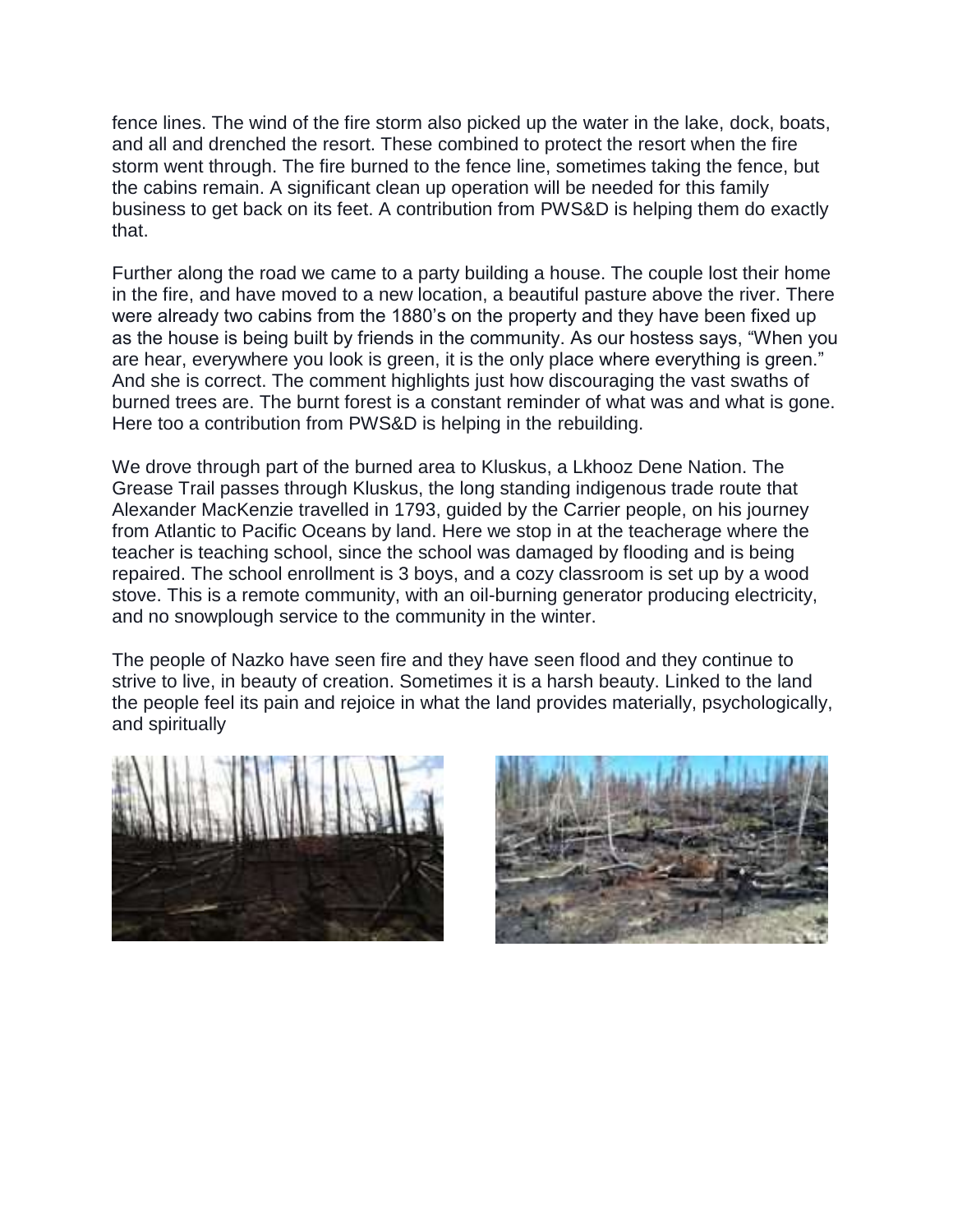



# **DAY 5 – Wednesday**

Wednesday morning we left Nazko as Jon and Shannon drove us the hour and half (east) to Quesnel, we had an engaged conversation about cross-cultural ministry and the possible shape of healing and reconciliation in the future.

After lunch and dropping Shannon off in Quesnel to attend meetings and other responsibilities, Jon drove us the hour and half (south) to Williams Lake, where Bruce Wilcox picked us up to take us the hour (south) to 100 Mile House. After checking into our hotel and having supper, Bruce drove us the 30 minutes (east) to the Sheridan Lake House Church. I hope you have been paying attention to the time – we were now 4  $\frac{1}{2}$ hours driving from where we started the day and still in the same congregational collection of house churches.

Last summer the fires started in the 100 Mile House area and these were the first communities impacted. At one point it looked as though all 1,100 houses in 108 Mile House were going to be lost. A retired RCMP officer turned pastor had been recruited to help with the RCMP during the crisis. When he and the officers with him were told there was nothing that could be done, he said "We can pray." He invited the other RCMP officers with him to pray. Which they did. The wind shifted blowing the fire away from 108 Mile House. Only 2 houses were lost.

The Sheridan Lake House Church meets in 100-year-old ranch house on an active ranch. Twenty to twenty-five people overflowed the living room with some sitting in the kitchen, some having driven over an hour to get to the service. The service began with singing as congregation members suggested hymns – we sang a jazz version of "On Christ the solid rock I stand" and "Amazing Grace" to the tune of "When the lions sleep tonight." Then someone requested we sing "Take my life and let me be" as a prayer, and with almost now instrument support the voices blended in prayerful song.

These people live close to the land, close to the vagaries of nature and farm equipment, and know that in a moment everything can. The prayer requests included the family and friends of a 12-year-old girl who was killed in an ATV accident and a rancher killed earlier in the week in a tractor rollover. The well-known words of "Solid Rock" were sung by many with closed eyes and facial expressions of trust and hope.

Bruce has been preaching his way through Colossians over the previous weeks and